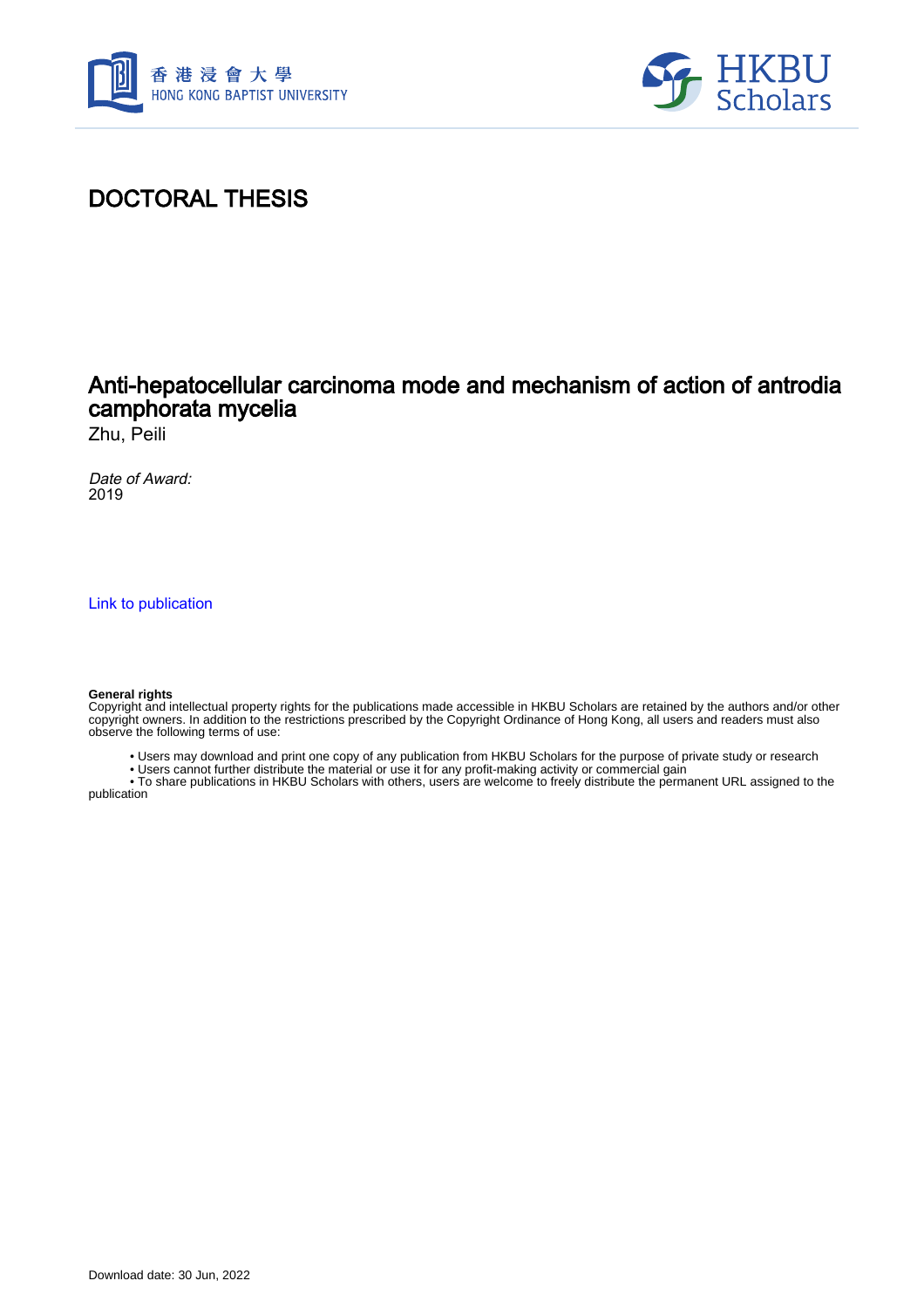## **ABSTRACT**

<span id="page-1-0"></span>Hepatocellular carcinoma (HCC), the major form of primary liver cancer, is a common cause of cancer-related death worldwide. Signal transducer and activator of transcription 3 (STAT3) plays a pivotal role in the pathogenesis of HCC. Inhibition of STAT3 signaling has been proposed as a promising strategy for treating HCC. Due to the limitations of conventional therapeutics, increasing attention has been paid to complementary and alternative medicines (CAM) including traditional Chinese medicine (TCM) for the management of HCC. *Antrodia camphorata* (AC), a medicinal mushroom, is historically used for treating HCC. Pharmacological data showed that extracts and constituents of AC are able to inhibit STAT3 activation. Natural AC is scarce, cultured AC mycelia are becoming alternatives. AC mycelia have been demonstrated to possess anti-HCC properties. We hypothesize that inhibition of the STAT3 signaling pathway contributes to the anti-HCC mechanisms of AC mycelia. To test our hypothesis, we evaluated the safety and investigated the anti-HCC effects of the ethyl acetate fraction of an ethanolic extract of AC mycelia (EEAC); and we further explored the involvement of STAT3 signaling in EEAC's anti-HCC effects.

Acute and repeated dose 28-day oral toxicity studies showed that EEAC had no toxicity in rats. The maximum tolerable dose for acute oral toxicity and the noobserved-adverse effects level for repeated dose 28-day oral toxicity of EEAC were higher than 5,000 mg/kg body weight and 1,000 mg/kg body weight, respectively, in rats. In cultured cells, EEAC is less toxic in normal liver-derived cells than in HCC cells. In HepG2 and SMMC-7721 cells, EEAC reduced viability, induced apoptosis, and retarded migration and invasion. In SMMC-7721 cell-bearing mice, EEAC significantly suppressed tumor growth. EEAC inhibited cell proliferation,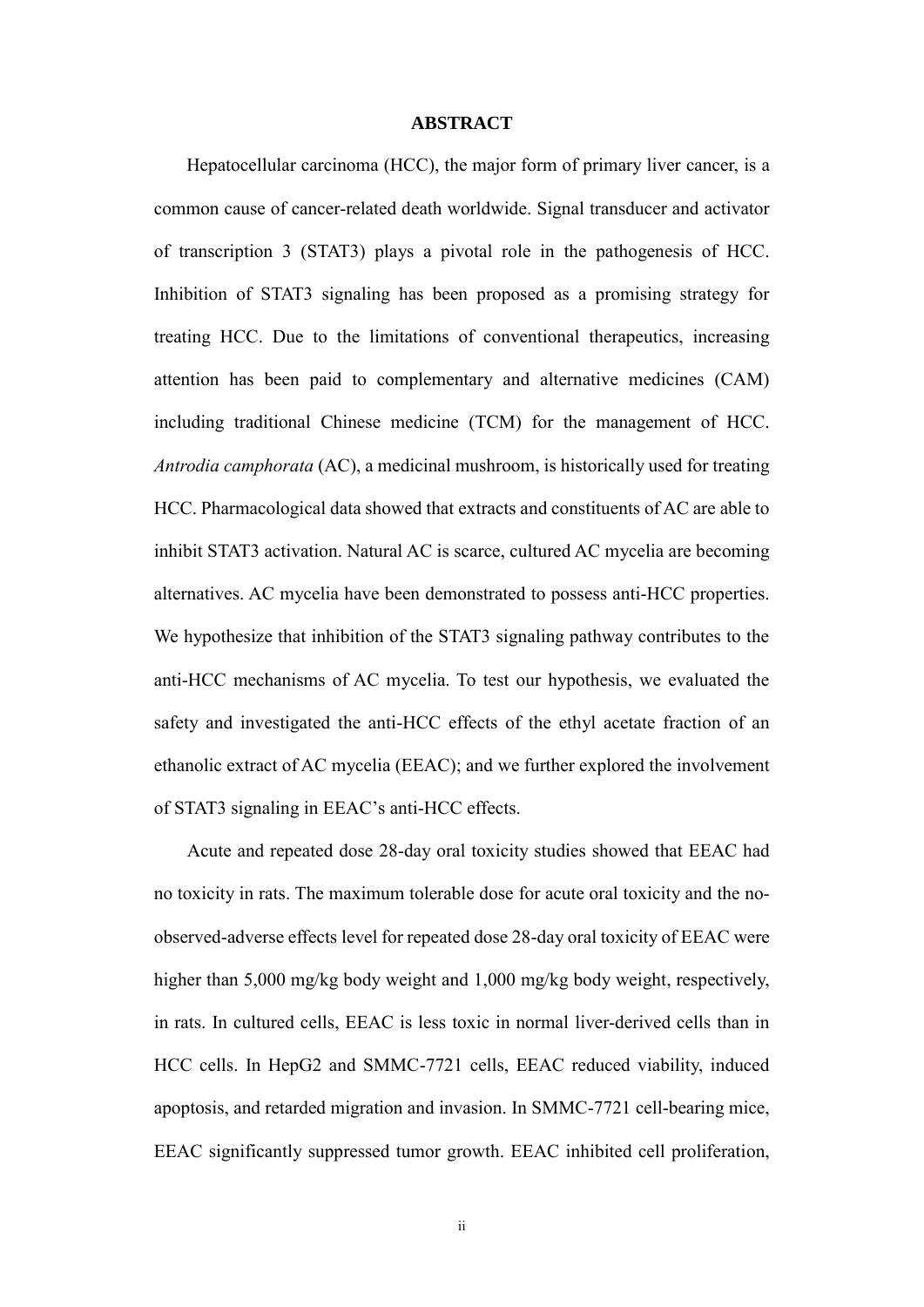induced apoptosis and suppressed angiogenesis in tumors. Mechanistic studies showed that EEAC downregulated protein levels of phosphorylated and total STAT3 and JAK2 (an upstream kinase of STAT3) in HCC cells and tumors. In cultured HCC cells, EEAC lowered the protein level of nuclear STAT3, decreased the transcriptional activity of STAT3, and downregulated protein levels of STAT3 targeted molecules. Over-activation of STAT3 in HCC cells diminished the cytotoxic effects of EEAC. STAT3 can be activated by receptor tyrosine kinases (RTKs). Phospho-RTK array assays showed that EEAC significantly inhibited the tyrosine phosphorylation of platelet-derived growth factor receptor-beta (PDGFRβ) in HepG2 cells. EEAC dose-dependently lowered mRNA levels of PDGF BB (a ligand of PDGFR-β) and protein levels of p-PDGFR-β and PDGFR-β in HCC cells. Activating PDGFR-β enhanced STAT3 activation, and inhibiting PDGFR-β blocked STAT3 activation in HCC cells. EEAC reversed PDGF BB induced STAT3 activation in HCC cells. Our data indicate that EEAC exerts anti-HCC effects, and inhibition of PDGFR-β/STAT3 signaling is, at least in part, responsible for these effects.

In summary, we have demonstrated that EEAC exerts anti-HCC effects without significant toxicity *in vitro* and *in vivo*. We have also demonstrated that inhibition of PDGFR-β/STAT3 signaling contributes to the anti-HCC mechanisms of EEAC. Our findings provide a pharmacological basis for the development of EEAC as a modern anti-HCC agent and for the traditional use of AC in treating HCC. In addition, our data suggest that the PDGFR-β/STAT3 pathway plays a pathogenic role and presents a novel therapeutic target in HCC.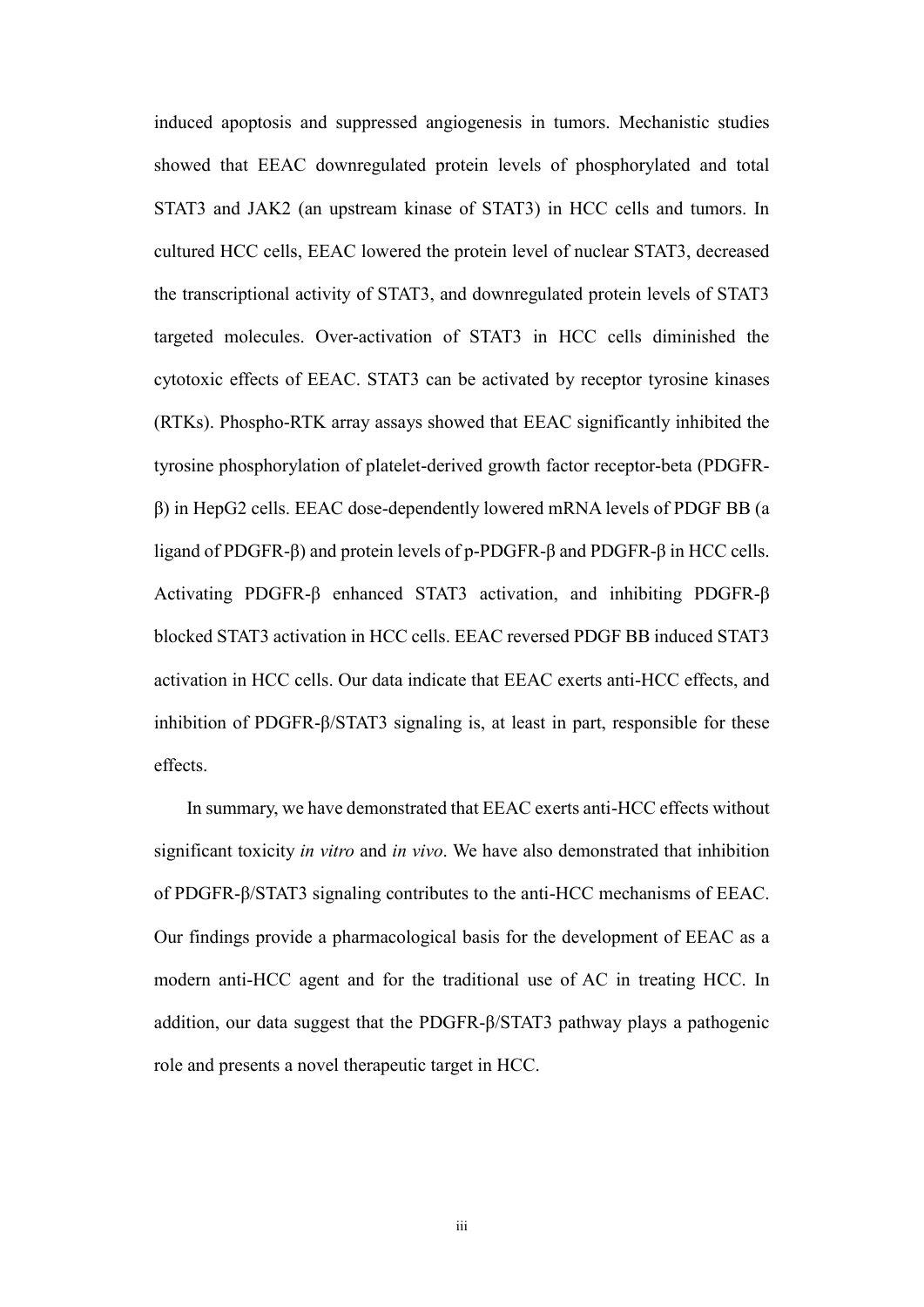|  | <b>TABLE OF CONTENTS</b> |
|--|--------------------------|
|--|--------------------------|

| <b>CHAPTER 2 Materials and methods</b> | 29 |
|----------------------------------------|----|
|                                        |    |
|                                        |    |
|                                        |    |
|                                        |    |
|                                        |    |
|                                        |    |
|                                        |    |
|                                        |    |
|                                        |    |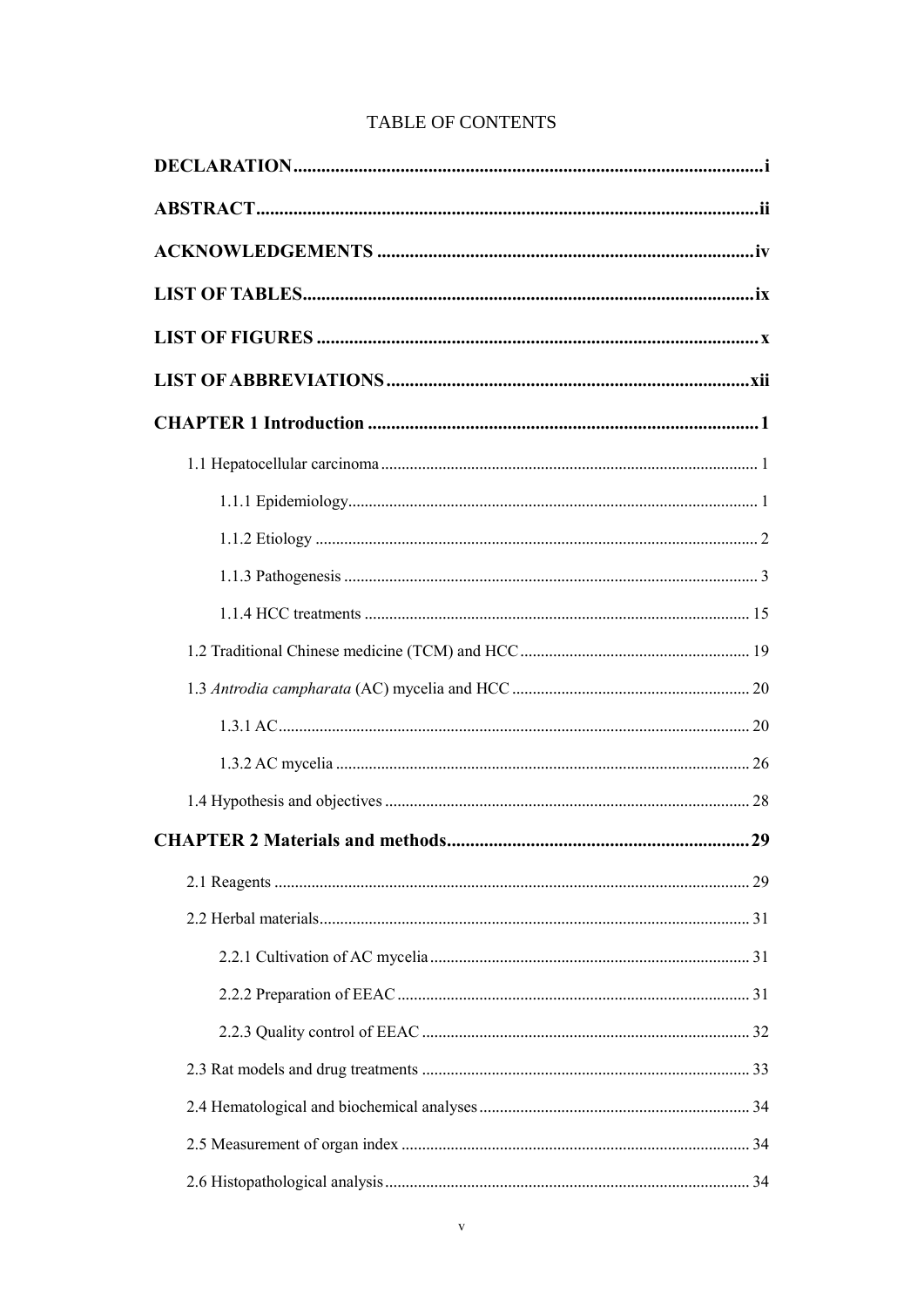| 2.18 Human phospho-receptor tyrosine kinase (Phospho-RTK) array 41 |    |
|--------------------------------------------------------------------|----|
|                                                                    |    |
|                                                                    |    |
|                                                                    |    |
|                                                                    |    |
|                                                                    |    |
|                                                                    |    |
|                                                                    | 44 |
|                                                                    |    |
|                                                                    |    |
|                                                                    |    |
| CHAPTER 4 EEAC exerts anti-HCC effects in vitro and in vivo 54     |    |
|                                                                    |    |
|                                                                    |    |
|                                                                    |    |
|                                                                    |    |
|                                                                    |    |
|                                                                    |    |
|                                                                    |    |